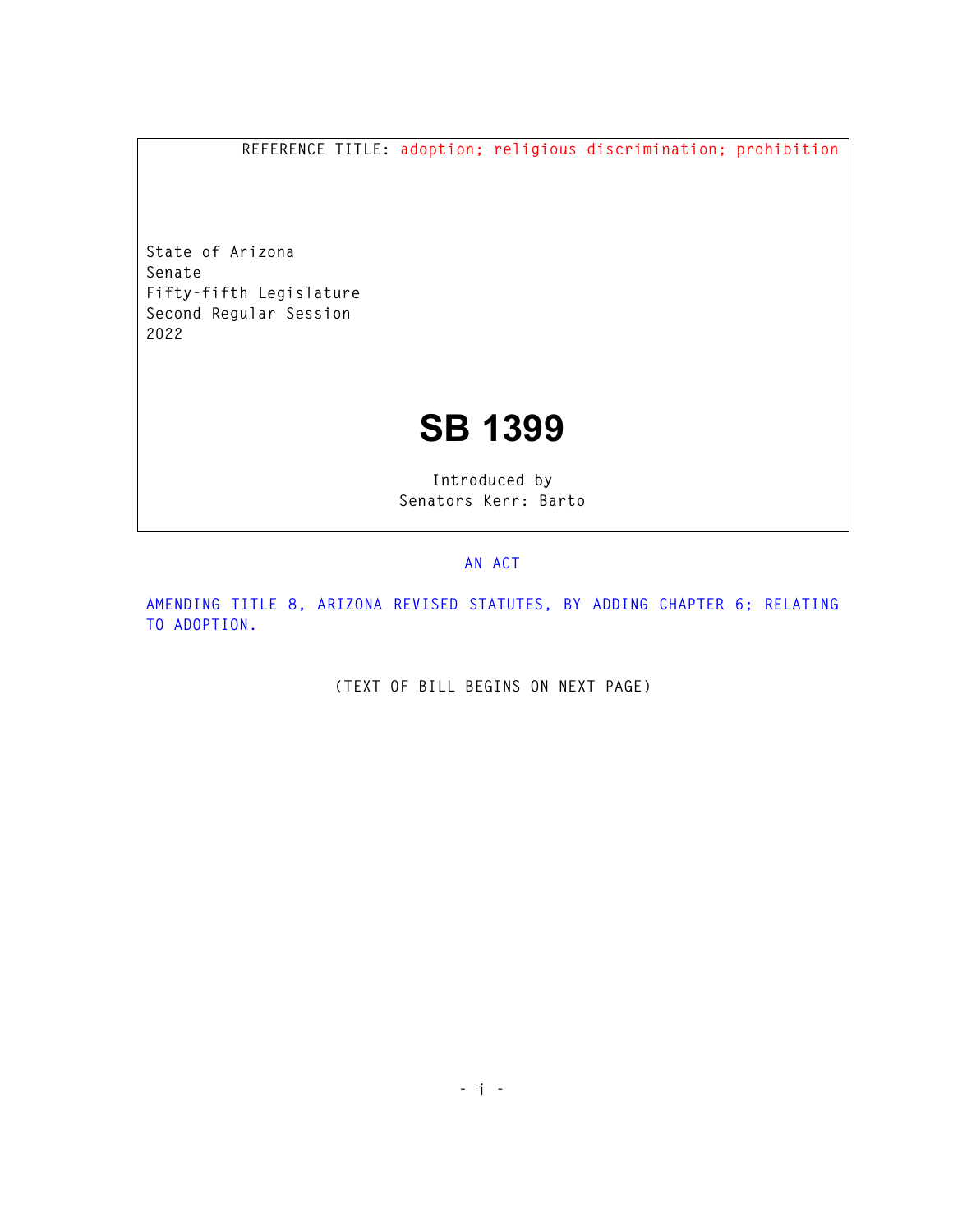| $\mathbf{1}$<br>$\mathbf{2}$                                               | Be it enacted by the Legislature of the State of Arizona:<br>Section 1. Title 8, Arizona Revised Statutes, is amended by adding                                                                                                                                                                                                                                                                                                                                                                                                                                                                                                                                                                                                                                                                                                                                                                                                                               |
|----------------------------------------------------------------------------|---------------------------------------------------------------------------------------------------------------------------------------------------------------------------------------------------------------------------------------------------------------------------------------------------------------------------------------------------------------------------------------------------------------------------------------------------------------------------------------------------------------------------------------------------------------------------------------------------------------------------------------------------------------------------------------------------------------------------------------------------------------------------------------------------------------------------------------------------------------------------------------------------------------------------------------------------------------|
| 3                                                                          | chapter 6, to read:                                                                                                                                                                                                                                                                                                                                                                                                                                                                                                                                                                                                                                                                                                                                                                                                                                                                                                                                           |
| 4                                                                          | CHAPTER 6                                                                                                                                                                                                                                                                                                                                                                                                                                                                                                                                                                                                                                                                                                                                                                                                                                                                                                                                                     |
| 5                                                                          | PROHIBITION ON RELIGIOUS DISCRIMINATION                                                                                                                                                                                                                                                                                                                                                                                                                                                                                                                                                                                                                                                                                                                                                                                                                                                                                                                       |
| 6                                                                          | ARTICLE 1. GENERAL PROVISIONS                                                                                                                                                                                                                                                                                                                                                                                                                                                                                                                                                                                                                                                                                                                                                                                                                                                                                                                                 |
| $\overline{7}$                                                             | Prohibition on religious discrimination; adoption<br>$8 - 921$ .                                                                                                                                                                                                                                                                                                                                                                                                                                                                                                                                                                                                                                                                                                                                                                                                                                                                                              |
| 8                                                                          | services and foster care services; enforcement;                                                                                                                                                                                                                                                                                                                                                                                                                                                                                                                                                                                                                                                                                                                                                                                                                                                                                                               |
| 9                                                                          | remedies; definitions                                                                                                                                                                                                                                                                                                                                                                                                                                                                                                                                                                                                                                                                                                                                                                                                                                                                                                                                         |
| 10                                                                         | STATE GOVERNMENT MAY NOT TAKE ANY DISCRIMINATORY ACTION AGAINST<br>A.,                                                                                                                                                                                                                                                                                                                                                                                                                                                                                                                                                                                                                                                                                                                                                                                                                                                                                        |
| 11                                                                         | THAT ADVERTISES, PROVIDES OR FACILITATES ADOPTION OR ADOPTION<br>A PERSON                                                                                                                                                                                                                                                                                                                                                                                                                                                                                                                                                                                                                                                                                                                                                                                                                                                                                     |
| 12                                                                         | SERVICES OR FOSTER CARE OR FOSTER CARE SERVICES ON THE BASIS THAT THE                                                                                                                                                                                                                                                                                                                                                                                                                                                                                                                                                                                                                                                                                                                                                                                                                                                                                         |
| 13                                                                         | PERSON HAS PROVIDED OR DECLINES TO PROVIDE ADOPTION OR ADOPTION SERVICES<br>OR FOSTER CARE OR FOSTER CARE SERVICES BASED ON OR IN A MANNER CONSISTENT                                                                                                                                                                                                                                                                                                                                                                                                                                                                                                                                                                                                                                                                                                                                                                                                         |
| 14<br>15                                                                   | WITH A RELIGIOUS BELIEF OR EXERCISE OF RELIGION.                                                                                                                                                                                                                                                                                                                                                                                                                                                                                                                                                                                                                                                                                                                                                                                                                                                                                                              |
| 16                                                                         | B. STATE GOVERNMENT MAY NOT DISCRIMINATE AGAINST A PERSON TO WHOM                                                                                                                                                                                                                                                                                                                                                                                                                                                                                                                                                                                                                                                                                                                                                                                                                                                                                             |
| 17                                                                         | THE STATE GOVERNMENT GRANTS CUSTODY OF AN ADOPTED CHILD OR FOSTER CHILD ON                                                                                                                                                                                                                                                                                                                                                                                                                                                                                                                                                                                                                                                                                                                                                                                                                                                                                    |
| 18                                                                         | THE BASIS THAT THE PERSON GUIDES, INSTRUCTS OR RAISES A CHILD OR INTENDS                                                                                                                                                                                                                                                                                                                                                                                                                                                                                                                                                                                                                                                                                                                                                                                                                                                                                      |
| 19                                                                         | GUIDE, INSTRUCT OR RAISE A CHILD IN A MANNER CONSISTENT<br>WITH A<br>T0                                                                                                                                                                                                                                                                                                                                                                                                                                                                                                                                                                                                                                                                                                                                                                                                                                                                                       |
| 20                                                                         | RELIGIOUS BELIEF OR EXERCISE OF RELIGION.                                                                                                                                                                                                                                                                                                                                                                                                                                                                                                                                                                                                                                                                                                                                                                                                                                                                                                                     |
| 21                                                                         | C. NOTWITHSTANDING SUBSECTION B OF THIS SECTION, WHEN CONSIDERING                                                                                                                                                                                                                                                                                                                                                                                                                                                                                                                                                                                                                                                                                                                                                                                                                                                                                             |
| 22                                                                         | PLACEMENT OF A CHILD, STATE GOVERNMENT MAY CONSIDER WHETHER A PERSON                                                                                                                                                                                                                                                                                                                                                                                                                                                                                                                                                                                                                                                                                                                                                                                                                                                                                          |
| 23                                                                         | SHARES THE SAME RELIGIOUS BELIEF OR EXERCISE OF RELIGION WITH AN ADOPTED                                                                                                                                                                                                                                                                                                                                                                                                                                                                                                                                                                                                                                                                                                                                                                                                                                                                                      |
| 24                                                                         | CHILD OR FOSTER CHILD.                                                                                                                                                                                                                                                                                                                                                                                                                                                                                                                                                                                                                                                                                                                                                                                                                                                                                                                                        |
| 25                                                                         | D. NOTWITHSTANDING ANY OTHER LAW, AN ACTION UNDER THIS SECTION MAY                                                                                                                                                                                                                                                                                                                                                                                                                                                                                                                                                                                                                                                                                                                                                                                                                                                                                            |
| 26                                                                         | BE COMMENCED, AND RELIEF MAY BE GRANTED, IN A JUDICIAL PROCEEDING WITHOUT                                                                                                                                                                                                                                                                                                                                                                                                                                                                                                                                                                                                                                                                                                                                                                                                                                                                                     |
| 27                                                                         | REGARD TO WHETHER THE PERSON COMMENCING THE ACTION HAS SOUGHT OR EXHAUSTED                                                                                                                                                                                                                                                                                                                                                                                                                                                                                                                                                                                                                                                                                                                                                                                                                                                                                    |
| 28                                                                         | AVAILABLE ADMINISTRATIVE REMEDIES. IN ANY ACTION OR PROCEEDING TO ENFORCE                                                                                                                                                                                                                                                                                                                                                                                                                                                                                                                                                                                                                                                                                                                                                                                                                                                                                     |
| 29                                                                         | THIS SECTION, A PREVAILING PARTY WHO ESTABLISHES A VIOLATION OF THIS                                                                                                                                                                                                                                                                                                                                                                                                                                                                                                                                                                                                                                                                                                                                                                                                                                                                                          |
| 30                                                                         |                                                                                                                                                                                                                                                                                                                                                                                                                                                                                                                                                                                                                                                                                                                                                                                                                                                                                                                                                               |
| 31                                                                         | E. A PERSON MAY ASSERT A VIOLATION OF THIS SECTION AS AN ACTION OR                                                                                                                                                                                                                                                                                                                                                                                                                                                                                                                                                                                                                                                                                                                                                                                                                                                                                            |
|                                                                            |                                                                                                                                                                                                                                                                                                                                                                                                                                                                                                                                                                                                                                                                                                                                                                                                                                                                                                                                                               |
|                                                                            |                                                                                                                                                                                                                                                                                                                                                                                                                                                                                                                                                                                                                                                                                                                                                                                                                                                                                                                                                               |
|                                                                            |                                                                                                                                                                                                                                                                                                                                                                                                                                                                                                                                                                                                                                                                                                                                                                                                                                                                                                                                                               |
|                                                                            |                                                                                                                                                                                                                                                                                                                                                                                                                                                                                                                                                                                                                                                                                                                                                                                                                                                                                                                                                               |
|                                                                            |                                                                                                                                                                                                                                                                                                                                                                                                                                                                                                                                                                                                                                                                                                                                                                                                                                                                                                                                                               |
|                                                                            |                                                                                                                                                                                                                                                                                                                                                                                                                                                                                                                                                                                                                                                                                                                                                                                                                                                                                                                                                               |
|                                                                            |                                                                                                                                                                                                                                                                                                                                                                                                                                                                                                                                                                                                                                                                                                                                                                                                                                                                                                                                                               |
|                                                                            |                                                                                                                                                                                                                                                                                                                                                                                                                                                                                                                                                                                                                                                                                                                                                                                                                                                                                                                                                               |
|                                                                            |                                                                                                                                                                                                                                                                                                                                                                                                                                                                                                                                                                                                                                                                                                                                                                                                                                                                                                                                                               |
|                                                                            |                                                                                                                                                                                                                                                                                                                                                                                                                                                                                                                                                                                                                                                                                                                                                                                                                                                                                                                                                               |
|                                                                            |                                                                                                                                                                                                                                                                                                                                                                                                                                                                                                                                                                                                                                                                                                                                                                                                                                                                                                                                                               |
|                                                                            |                                                                                                                                                                                                                                                                                                                                                                                                                                                                                                                                                                                                                                                                                                                                                                                                                                                                                                                                                               |
| 45                                                                         | SECTION.                                                                                                                                                                                                                                                                                                                                                                                                                                                                                                                                                                                                                                                                                                                                                                                                                                                                                                                                                      |
| 32<br>33<br>34<br>35<br>36<br>37<br>38<br>39<br>40<br>41<br>42<br>43<br>44 | SECTION SHALL RECOVER REASONABLE ATTORNEY FEES.<br>PROCEEDING AGAINST THE STATE GOVERNMENT IN ANY JUDICIAL OR ADMINISTRATIVE<br>PROCEEDING OR AS A DEFENSE IN ANY JUDICIAL OR ADMINISTRATIVE PROCEEDING<br>WHETHER THE ACTION OR PROCEEDING IS BROUGHT BY OR IN THE NAME OF THE STATE<br>GOVERNMENT OR ANOTHER PARTY.<br>F. A PERSON MAY ASSERT AN ACTUAL OR THREATENED VIOLATION OF THIS<br>SECTION AS A CLAIM OR DEFENSE IN A JUDICIAL OR ADMINISTRATIVE PROCEEDING<br>AND MAY OBTAIN COMPENSATORY DAMAGES, INJUNCTIVE RELIEF, DECLARATORY RELIEF<br>OR OTHER APPROPRIATE RELIEF. A PERSON SHALL BRING A CLAIM FOR A VIOLATION<br>OF THIS SECTION NOT LATER THAN TWO YEARS AFTER THE DAY THE CAUSE OF ACTION<br>ACCRUES.<br>THIS CHAPTER APPLIES TO ALL STATE AND LOCAL LAWS AND ORDINANCES<br>G.<br>AND THE IMPLEMENTATION OF THOSE LAWS AND ORDINANCES, WHETHER STATUTORY OR<br>OTHERWISE, AND WHETHER ADOPTED BEFORE OR AFTER THE EFFECTIVE DATE OF THIS |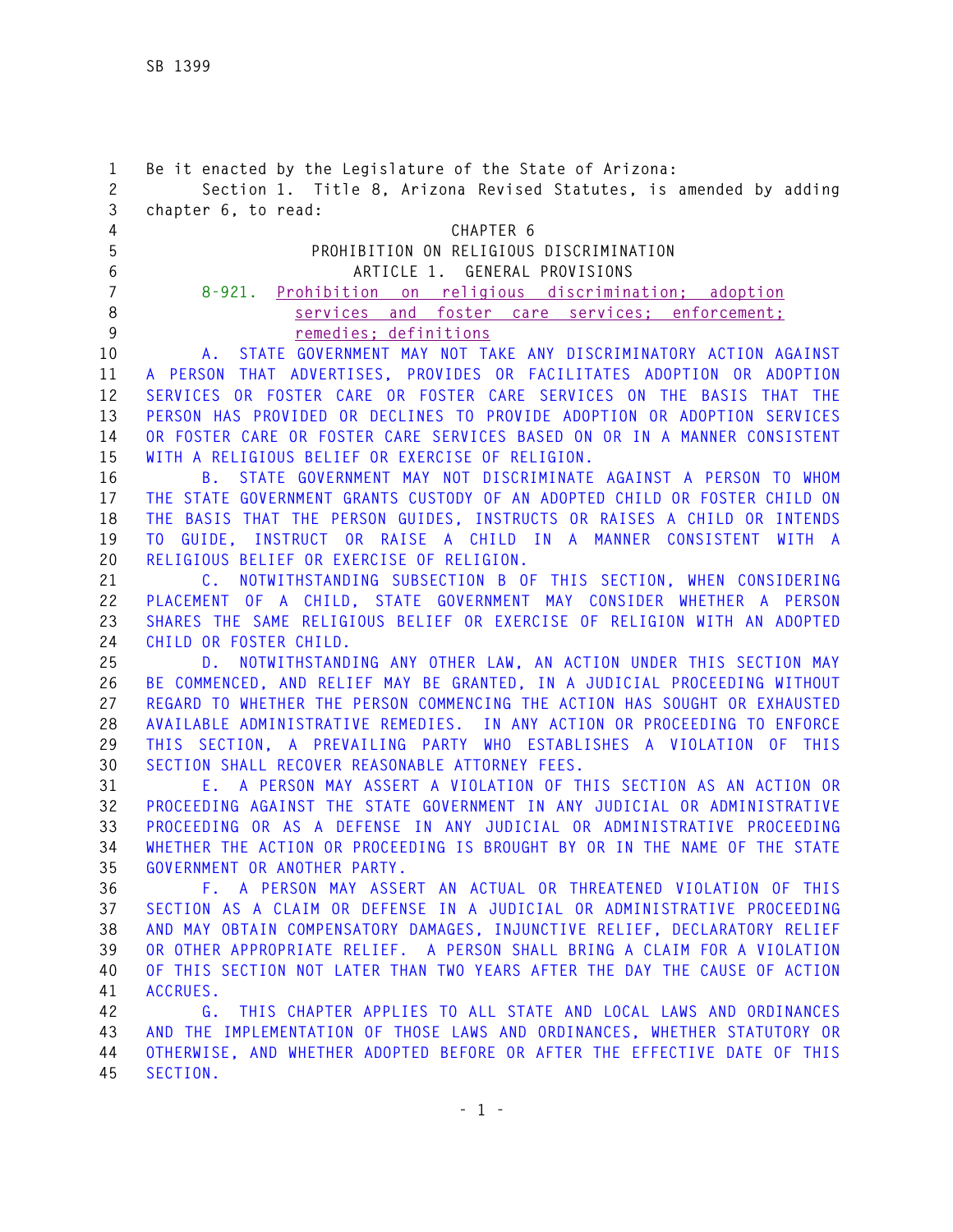| $\mathbf{1}$   | H. FOR THE PURPOSES OF THIS SECTION:                                                                                                     |
|----------------|------------------------------------------------------------------------------------------------------------------------------------------|
| $2^{\circ}$    | "ADOPTION OR ADOPTION SERVICES" OR "FOSTER CARE OR FOSTER CARE<br>1.                                                                     |
| 3              | SERVICES" MEANS SOCIAL SERVICES THAT ARE PROVIDED TO OR ON BEHALF OF                                                                     |
| 4              | CHILDREN, INCLUDING:                                                                                                                     |
| 5              | (a) PROMOTING FOSTER PARENTING.                                                                                                          |
| 6              | (b) PROVIDING FOSTER HOMES, RESIDENTIAL CARE, GROUP HOMES OR                                                                             |
| $\overline{7}$ | TEMPORARY GROUP SHELTERS FOR CHILDREN.                                                                                                   |
| 8              | RECRUITING FOSTER PARENTS.<br>(c)                                                                                                        |
| 9              | (d) PLACING CHILDREN IN FOSTER HOMES.                                                                                                    |
| 10             | LICENSING OR CERTIFYING FOSTER HOMES.<br>(e)                                                                                             |
| 11             | (f)<br>PROMOTING ADOPTION OR RECRUITING ADOPTIVE PARENTS.                                                                                |
| 12             | (g) ASSISTING ADOPTIONS OR SUPPORTING ADOPTIVE FAMILIES.                                                                                 |
| 13             | PERFORMING OR ASSISTING HOME STUDIES.<br>(h)                                                                                             |
| 14             | (i)<br>ASSISTING KINSHIP FOSTER CARE OR KINSHIP FOSTER CARE PARENTS.                                                                     |
| 15             | PROVIDING FAMILY PRESERVATION SERVICES.<br>(j)                                                                                           |
| 16             | (k) PROVIDING FAMILY SUPPORT SERVICES.                                                                                                   |
| 17<br>18       | (1) PROVIDING TEMPORARY FAMILY REUNIFICATION SERVICES.<br>2. "DISCRIMINATORY ACTION" MEANS AN ACTION                                     |
| 19             | TAKEN BY<br><b>STATE</b><br>GOVERNMENT TO DO ANY OF THE FOLLOWING:                                                                       |
| 20             | (a) ALTER THE TAX TREATMENT OF, OR CAUSE ANY TAX, PENALTY OR                                                                             |
| 21             | PAYMENT TO BE ASSESSED AGAINST, OR DENY, DELAY, REVOKE OR OTHERWISE MAKE                                                                 |
| 22             | UNAVAILABLE AN EXEMPTION FROM TAXATION OF A PERSON.                                                                                      |
| 23             | DISALLOW, DENY OR OTHERWISE MAKE UNAVAILABLE A DEDUCTION FOR<br>(b)                                                                      |
| 24             | STATE TAX PURPOSES OF ANY CHARITABLE CONTRIBUTION THAT IS MADE TO OR BY A                                                                |
| 25             | PERSON.                                                                                                                                  |
| 26             | (c) WITHHOLD, REDUCE, EXCLUDE, TERMINATE, MATERIALLY ALTER THE                                                                           |
| 27             | TERMS OR CONDITIONS OF OR OTHERWISE MAKE UNAVAILABLE OR DENY ANY STATE                                                                   |
| 28             | GRANT, CONTRACT, SUBCONTRACT, COOPERATIVE AGREEMENT, GUARANTEE, LOAN,                                                                    |
| 29             | SCHOLARSHIP OR OTHER SIMILAR BENEFIT FROM OR TO A PERSON.                                                                                |
| 30             | (d) WITHHOLD, REDUCE, EXCLUDE, TERMINATE, ADVERSELY ALTER THE TERMS                                                                      |
| 31             | OR CONDITIONS OF OR OTHERWISE MAKE UNAVAILABLE OR DENY ANY ENTITLEMENT OR                                                                |
| 32             | BENEFIT UNDER A STATE BENEFIT PROGRAM FROM OR TO A PERSON.                                                                               |
| 33             | (e) IMPOSE, LEVY OR ASSESS A MONETARY FINE, A FEE, A PENALTY,                                                                            |
| 34             | DAMAGES OR AN INJUNCTION.                                                                                                                |
| 35             | (f) WITHHOLD, REDUCE, EXCLUDE, TERMINATE, MATERIALLY ALTER THE                                                                           |
| 36             | TERMS OR CONDITIONS OF OR OTHERWISE MAKE UNAVAILABLE OR DENY ANY LICENSE,                                                                |
| 37             | CERTIFICATION, ACCREDITATION, CUSTODY AWARD OR AGREEMENT, DIPLOMA, GRADE,                                                                |
| 38             | RECOGNITION OR OTHER SIMILAR BENEFIT, POSITION OR STATUS FROM OR TO A                                                                    |
| 39             | PERSON.                                                                                                                                  |
| 40             | (g) REFUSE TO HIRE OR PROMOTE, FORCE TO RESIGN, FIRE, DEMOTE,                                                                            |
| 41             | SANCTION, DISCIPLINE, ADVERSELY ALTER THE TERMS OR CONDITIONS OF                                                                         |
| 42             |                                                                                                                                          |
| 43             | EMPLOYMENT OR RETALIATE OR TAKE OTHER ADVERSE EMPLOYMENT ACTION AGAINST A<br>PERSON WHO IS EMPLOYED OR COMMISSIONED BY STATE GOVERNMENT. |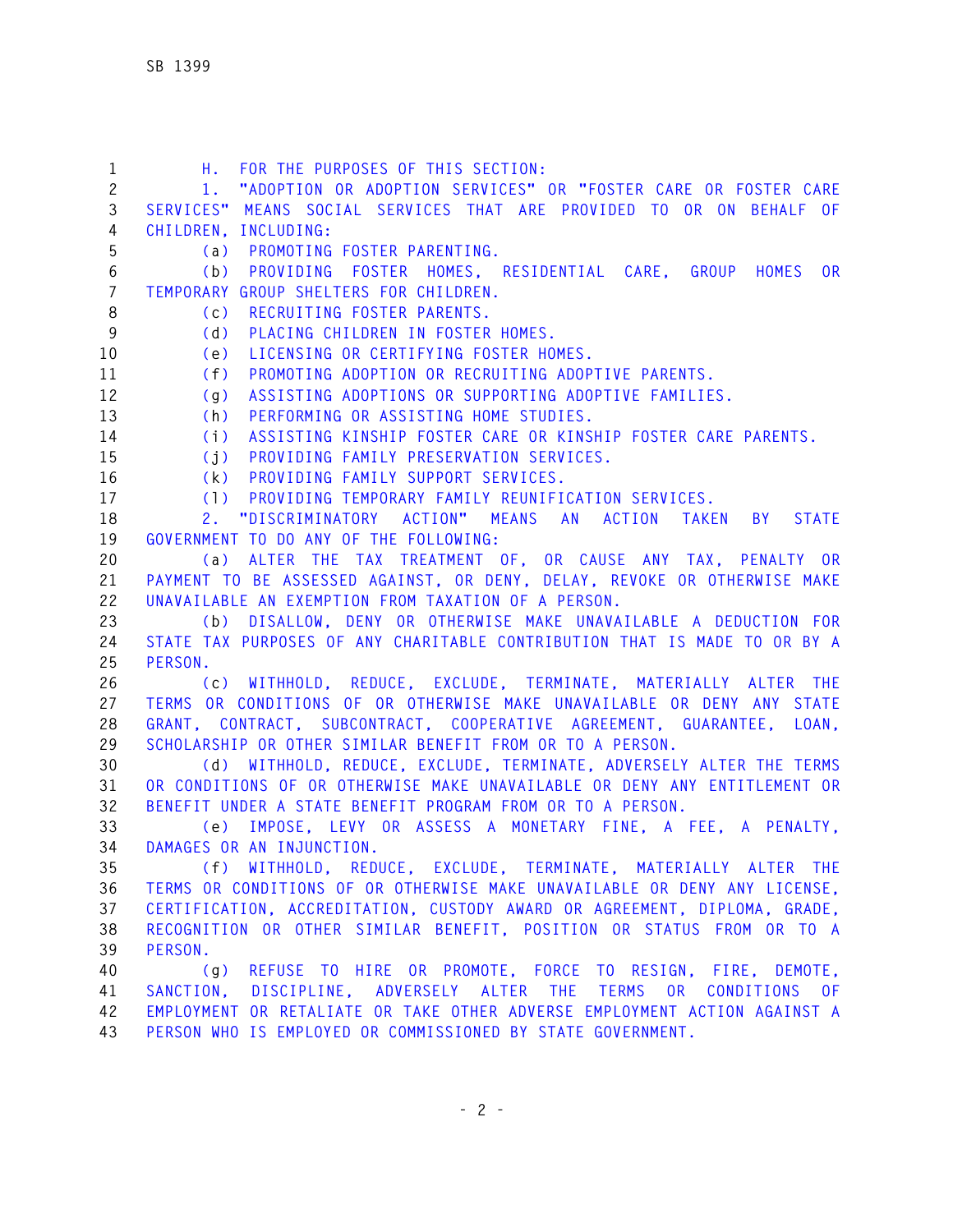| $\mathbf{1}$<br>$\mathbf{2}^{\prime}$<br>$\mathfrak{Z}$ | 3. "PERSON" MEANS:<br>(a) A NATURAL PERSON, IN HIS OR HER INDIVIDUAL CAPACITY, OR IN HIS<br>OR HER CAPACITY AS A MEMBER, OFFICER, OWNER, VOLUNTEER, EMPLOYEE, MANAGER, |
|---------------------------------------------------------|------------------------------------------------------------------------------------------------------------------------------------------------------------------------|
| $\overline{4}$                                          | RELIGIOUS LEADER, CLERGY OR MINISTER OF ANY ENTITY DESCRIBED IN THIS                                                                                                   |
| 5                                                       | PARAGRAPH.                                                                                                                                                             |
| $6\phantom{.}6$                                         | (b) A RELIGIOUS ORGANIZATION.                                                                                                                                          |
| $\overline{7}$                                          | (c) A SOLE PROPRIETORSHIP, PARTNERSHIP, TRUST, CLOSELY HELD                                                                                                            |
| 8                                                       | CORPORATION OR OTHER CLOSELY HELD ENTITY.                                                                                                                              |
| 9                                                       | (d) A COOPERATIVE, VENTURE OR ENTERPRISE THAT IS COMPOSED OF TWO OR                                                                                                    |
| 10                                                      | MORE INDIVIDUALS OR ENTITIES DESCRIBED IN THIS PARAGRAPH, REGARDLESS OF                                                                                                |
| 11                                                      | NONPROFIT OR FOR-PROFIT STATUS.                                                                                                                                        |
| 12                                                      | 4. "RELIGIOUS ORGANIZATION" MEANS:                                                                                                                                     |
| 13                                                      | (a) A HOUSE OF WORSHIP, CHURCH, SYNAGOGUE, SHRINE, MOSQUE<br>0R                                                                                                        |
| 14                                                      | TEMPLE.                                                                                                                                                                |
| 15                                                      | (b) A RELIGIOUS GROUP, CORPORATION, ASSOCIATION, SCHOOL OR                                                                                                             |
| 16                                                      | EDUCATIONAL INSTITUTION, MINISTRY, ORDER OR SOCIETY OR A SIMILAR ENTITY,                                                                                               |
| 17                                                      | REGARDLESS OF WHETHER IT IS INTEGRATED OR AFFILIATED WITH A CHURCH OR                                                                                                  |
| 18<br>19                                                | OTHER HOUSE OF WORSHIP.<br>(c) AN OFFICER, OWNER, EMPLOYEE, MANAGER, RELIGIOUS LEADER, CLERGY                                                                          |
| 20                                                      | OR MINISTER OF AN ENTITY OR ORGANIZATION DESCRIBED IN THIS SUBSECTION.                                                                                                 |
| 21                                                      | 5. "STATE BENEFIT PROGRAM" MEANS ANY PROGRAM THAT IS ADMINISTERED,                                                                                                     |
| 22                                                      | CONTROLLED OR FUNDED BY THIS STATE OR BY ANY AGENT ON BEHALF OF THIS STATE                                                                                             |
| 23                                                      | AND THAT PROVIDES CASH, PAYMENTS, GRANTS, CONTRACTS, LOANS OR IN-KIND                                                                                                  |
| 24                                                      | ASSISTANCE.                                                                                                                                                            |
| 25                                                      | 6. "STATE GOVERNMENT" MEANS:                                                                                                                                           |
| 26                                                      | (a) THIS STATE OR A POLITICAL SUBDIVISION OF THIS STATE.                                                                                                               |
| 27                                                      | (b) ANY AGENCY OF THIS STATE OR A POLITICAL SUBDIVISION OF THIS                                                                                                        |
| 28                                                      | STATE, INCLUDING A DEPARTMENT, BUREAU, BOARD, COMMISSION, COUNCIL OR                                                                                                   |
| 29                                                      | COURT.                                                                                                                                                                 |
| 30                                                      | (c) ANY PERSON WHO ACTS UNDER COLOR OF STATE LAW.                                                                                                                      |
| 31                                                      | (d) ANY PRIVATE PERSON WHO SUES UNDER OR ATTEMPTS TO ENFORCE A LAW,                                                                                                    |
| 32                                                      | <b>RULE</b><br>REGULATION THAT IS ADOPTED BY THIS STATE OR A POLITICAL<br>OR                                                                                           |
| 33                                                      | SUBDIVISION OF THIS STATE.                                                                                                                                             |
| 34                                                      | Sec. 2. Legislative findings                                                                                                                                           |
| 35                                                      | The legislature finds that:                                                                                                                                            |
| 36                                                      | Arizona has a compelling governmental interest in protecting<br>1.                                                                                                     |
| 37                                                      | adoptive and foster care families from discrimination against religious                                                                                                |
| 38                                                      | beliefs and exercise of religion.                                                                                                                                      |
| 39                                                      | 2. As of the effective date of this act there are ________ adoption                                                                                                    |
| 40                                                      | and foster care agencies in this state that assist families with adoption                                                                                              |
| 41                                                      | and foster parent placements of children.                                                                                                                              |
| 42                                                      | 3. The adoption and foster care agencies of this state represent                                                                                                       |

**43 diverse organizations and groups, some of which are faith based and some 44 of which are not faith based.**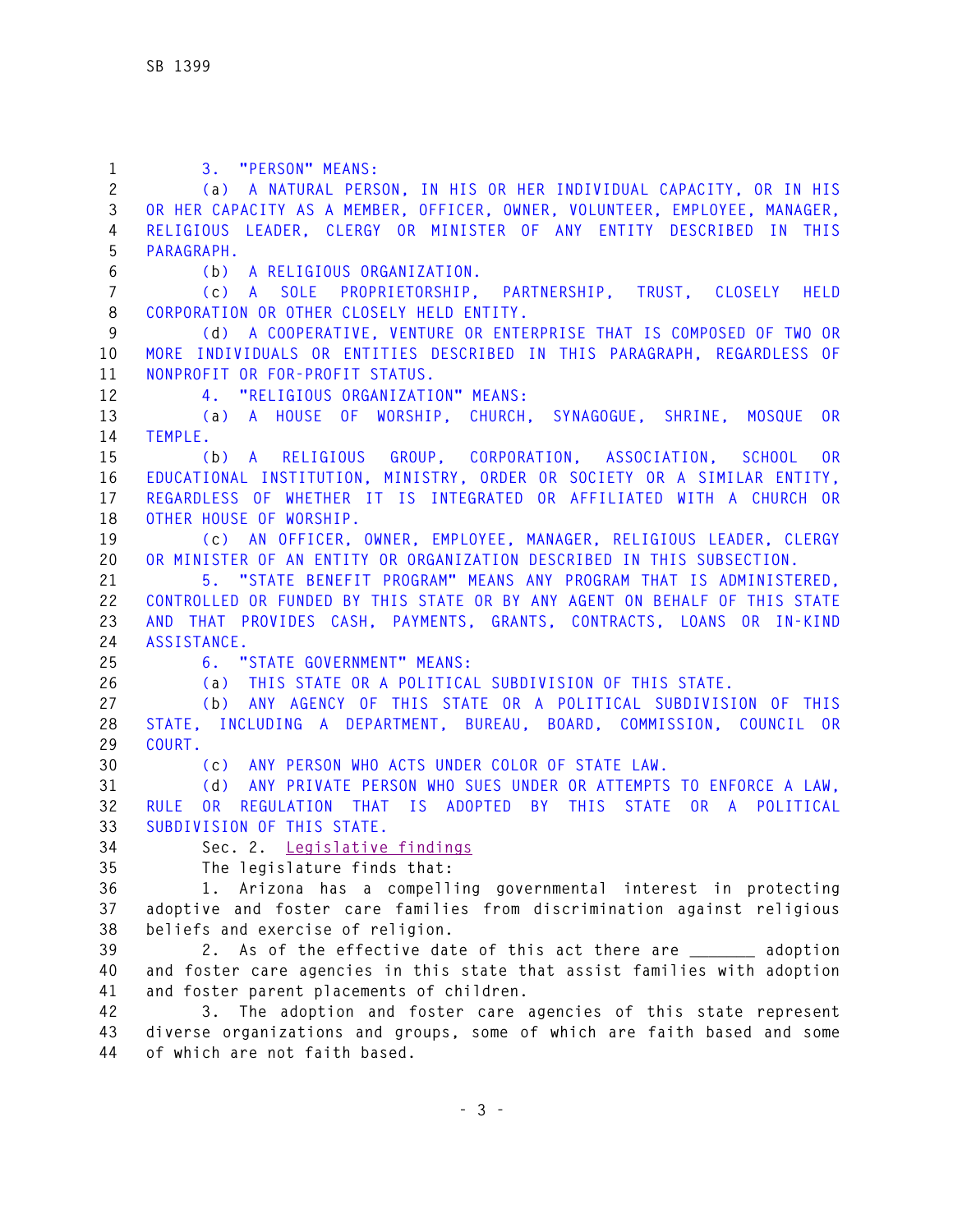**1 4. Children in need of placement services benefit from having as 2 many adoption and foster parent agencies as possible because the more 3 agencies that take part in these services, the greater is the likelihood 4 that the child will find a permanent placement.** 

**5 5. The supreme court of the United States has recognized the 6 benefits of having more, not fewer, adoption and foster care providers, 7 stating that "maximizing the number of foster families and minimizing 8 liability are important goals, but the city fails to show that granting 9 (Catholic Social Services) an exception will put those goals at risk. If 10 anything, including CSS in the program seems likely to increase not reduce 11 the number of available foster parents." Fulton v. City of Philadelphia, 12 141 S. Ct. 1868 (2021).** 

**13 6. Children and families benefit greatly from the adoption and 14 foster care services provided by faith-based and nonfaith-based child 15 placing agencies.** 

**16 7. Faith-based organizations and groups have a lengthy and 17 distinguished history of providing adoption and foster care services in 18 this state, including some organizations and groups that predate the 19 state's involvement in such services.** 

**20 8. Private child placing agencies and individuals, including 21 faith-based child placing agencies and individuals, have the right to free 22 exercise of religion under both the state and federal constitutions. 23 Under well settled principles of constitutional law, this right includes 24 the freedom to abstain from conduct that conflicts with an agency's 25 sincerely held religious beliefs.** 

**26 9. Ensuring that faith-based child placing agencies can continue to 27 provide adoption and foster care services will benefit the children and 28 families who receive those services.** 

**29 10. The United States Constitution allows all adoption and foster 30 care providers to operate according to their beliefs without fear of 31 unjust government punishment.** 

**32 11. The supreme court of the United States made clear that state 33 governments violate the requirements of religious neutrality when they 34 undermine religious beliefs or practices, stating that "government fails 35 to act neutrally when it proceeds in a manner intolerant of religious 36 beliefs or restricts practices because of their religious nature." Fulton 37 v. City of Philadelphia, 141 S. Ct. 1868 (2021).** 

**38 12. "The Constitution forbids laws that prohibit the free exercise 39 of religion. That guarantee protects not just the right to be a religious 40 person, holding beliefs inwardly and secretly; it also protects the right 41 to act on those beliefs outwardly and publicly." Espinoza v. Montana Dep't 42 of Revenue, 140 S. Ct. 2246, 2276 (2020).** 

**43 13. The supreme court of the United States has "long recognized the 44 importance of protecting religious actions, not just religious status." 45 Espinoza v. Montana Dep't of Revenue, 140 S. Ct. 2246, 2276 (2020). The**